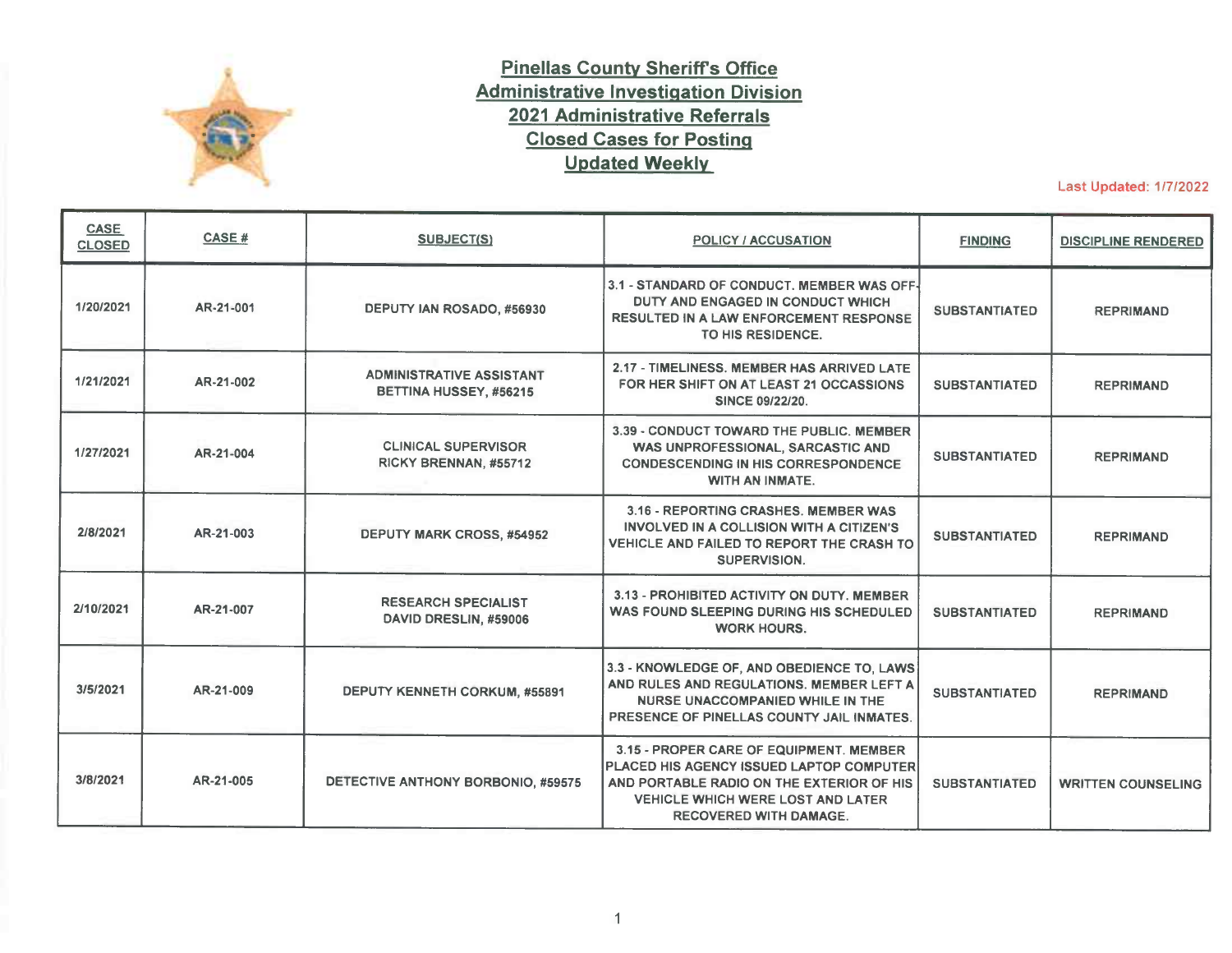| <b>CASE</b><br><b>CLOSED</b> | CASE #    | <b>SUBJECT(S)</b>                                                     | POLICY / ACCUSATION                                                                                                                                                                            | <b>FINDING</b>       | <b>DISCIPLINE RENDERED</b> |
|------------------------------|-----------|-----------------------------------------------------------------------|------------------------------------------------------------------------------------------------------------------------------------------------------------------------------------------------|----------------------|----------------------------|
| 3/9/2021                     | AR-21-006 | DEPUTY CHRISTOPHER VOYER, #59057                                      | 3.4(D) - PERFORMANCE OF DUTY. WHILE<br>INSTRUCTING THE MEMBER FAILED TO VERIFY A<br>TRAINING ANTENDEE WAS PROVIDED CORRECT<br>AMMUNITION. USE RESULTED IN DAMAGE TO<br><b>AGENCY PROPERTY.</b> | <b>SUBSTANTIATED</b> | <b>REPRIMAND</b>           |
| 3/9/2021                     | AR-21-008 | <b>CHILD PROTECTION INVESTIGATOR</b><br>NICOLE STANLEY, #60105        | 3.4(D) - PERFORMANCE OF DUTY. MEMBER<br><b>FAILED TO COMPLETE CASE RELATED</b><br><b>DOCUMENTATION WITHIN TIMEFRAMES</b><br><b>ESTABLISHED BY POLICY.</b>                                      | <b>SUBSTANTIATED</b> | <b>REPRIMAND</b>           |
| 3/12/2021                    | AR-21-010 | <b>FAMILY SUPPORT SERVICES WORKER DEANNA</b><br><b>HOBSON, #60178</b> | 3.3 - KNOWLEDGE OF, AND OBEDIENCE TO, LAWS<br>AND RULES AND REGULATIONS. MEMBER<br><b>CONDUCTED AN UNAUTHORIZED COMPUTER</b><br>INQUIRY.                                                       | <b>SUBSTANTIATED</b> | <b>WRITTEN COUNSELING</b>  |
| 3/15/2021                    | AR-21-016 | <b>CORPORAL GILBERTO PEREZ, #57156</b>                                | 3.3 - KNOWLEDGE OF, AND OBEDIENCE TO, LAWS<br>AND RULES AND REGULATIONS, MEMBER<br><b>ACCIDENTALLY DISCHARGED HIS ELECTRONIC</b><br><b>CONTROL WEAPON.</b>                                     | <b>SUBSTANTIATED</b> | <b>WRITTEN COUNSELING</b>  |
| 3/22/2021                    | AR-21-015 | DEPUTY JOSEPH ROBINSON, #58520                                        | 2.17 - TIMELINESS. MEMBER HAS ARRIVED LATE<br>FOR HIS SHIFT ON SIX OCCASIONS SINCE 10/15/20                                                                                                    | <b>SUBSTANTIATED</b> | <b>REPRIMAND</b>           |
| 3/25/2021                    | AR-21-014 | DEPUTY JAMES WILHELM, #56466                                          | 3.3 - KNOWLEDGE OF, AND OBEDIENCE TO, LAWS<br>AND RULES AND REGULATIONS. MEMBER<br><b>ACCIDENTALLY DISCHARGED HIS ELECTRONIC</b><br><b>CONTROL WEAPON.</b>                                     | <b>SUBSTANTIATED</b> | <b>WRITTEN COUNSELING</b>  |
| 3/26/2021                    | AR-21-013 | <b>LICENSED PRACTICAL NURSE</b><br>JANIS MCKIEL, #59672               | 3.4(D) - PERFORMANCE OF DUTY. MEMBER<br><b>FAILED TO RESPOND TO AN INMATE MEDICAL</b><br><b>COMPLAINT REPORTED BY A DETENTION</b><br>DEPUTY.                                                   | <b>SUBSTANTIATED</b> | <b>REPRIMAND</b>           |
| 3/29/2021                    | AR-21-017 | <b>CORPORAL SHAWN BRINSON, #58505</b><br>DEPUTY EUGENE SNITKO, #58643 | 3.31(D) - FAILING TO SUBMIT PROPERLY WRITTEN<br><b>REPORTS. MEMBERS FAILED TO DOCUMENT</b><br>THEIR INVOLVEMENT IN AN INCIDENT WITH AN<br>INMATE.                                              | <b>SUBSTANTIATED</b> | <b>REPRIMAND</b>           |
| 3/31/2021                    | AR-21-018 | DETECTIVE DENNIS CURTIN, #58373                                       | 3.15 - PROPER CARE OF EQUIPMENT. MEMBER<br><b>LOST HIS AGENCY ISSUED ELECTRONIC</b><br><b>CONTROL WEAPON.</b>                                                                                  | <b>SUBSTANTIATED</b> | <b>WRITTEN COUNSELING</b>  |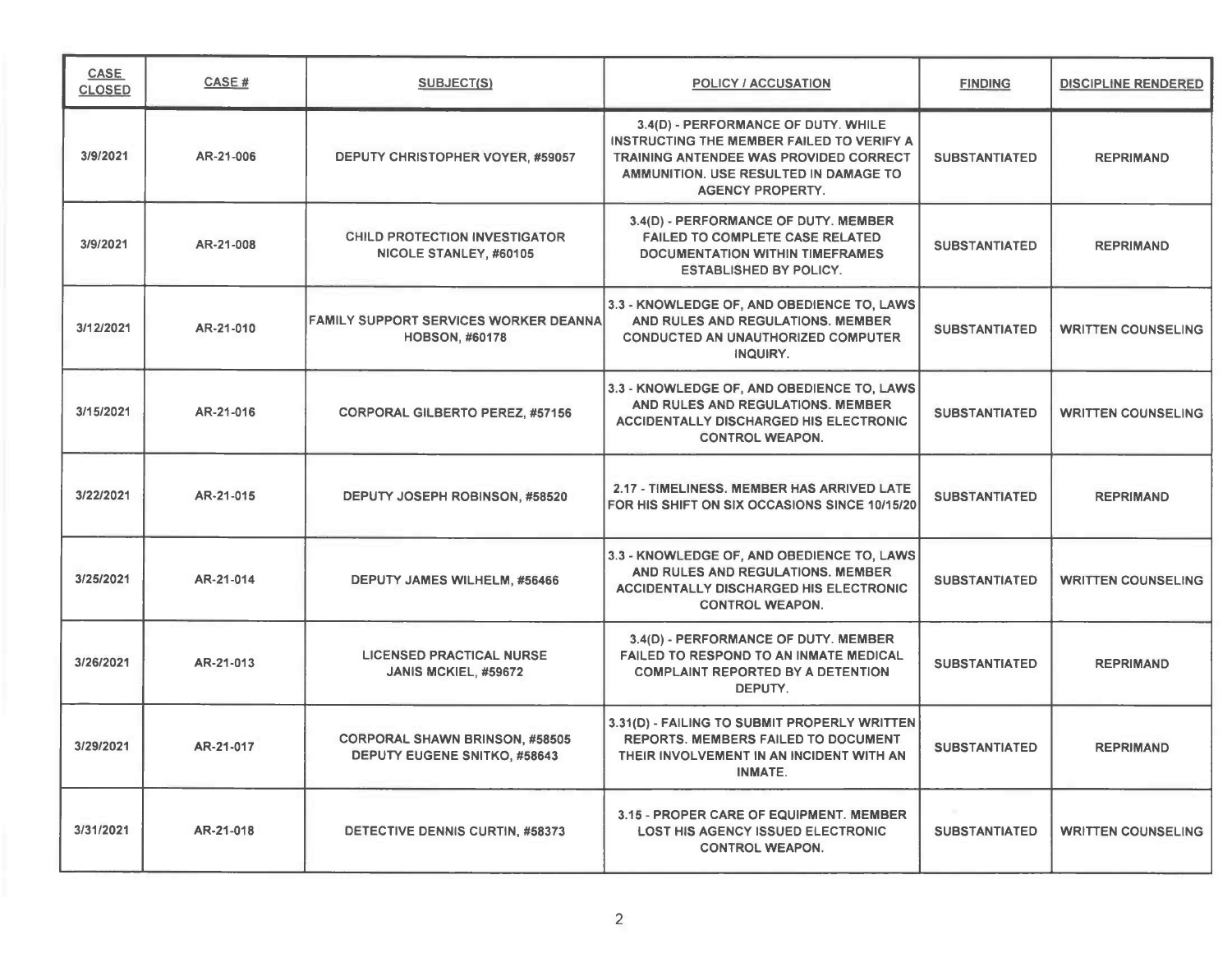| <b>CASE</b><br><b>CLOSED</b> | <b>CASE#</b> | <b>SUBJECT(S)</b>                                                     | <b>POLICY / ACCUSATION</b>                                                                                                                                                                               | <b>FINDING</b>       | <b>DISCIPLINE RENDERED</b> |
|------------------------------|--------------|-----------------------------------------------------------------------|----------------------------------------------------------------------------------------------------------------------------------------------------------------------------------------------------------|----------------------|----------------------------|
| 4/1/2021                     | AR-21-012    | <b>LICENSED PRACTICAL NURSE</b><br>REGINALD JOSEPH, #58131            | 3.4(D) - PERFORMANCE OF DUTY. MEMBER<br><b>FAILED TO FOLLOW ESTABLISHED PROCEDURES</b><br><b>WHILE ADDRESSING A PATIENT'S MEDICAL</b><br><b>COMPLAINT.</b>                                               | <b>SUBSTANTIATED</b> | <b>WRITTEN COUNSELING</b>  |
| 4/29/2021                    | AR-21-023    | <b>CORPORAL THOMAS CASSIDY, #58636</b><br>DEPUTY HUNTER STOUT, #60156 | 3.4(D) - PERFORMANCE OF DUTY. MEMBERS DID<br>NOT AUTHOR A WRITTEN REPORT OR NOTIFY<br><b>CHAIN OF COMMAND OF INMATE FIGHT.</b>                                                                           | <b>SUBSTANTIATED</b> | <b>REPRIMAND</b>           |
| 5/3/2021                     | AR-21-019    | <b>LICENSED PRACTICAL NURSE</b><br>ALANNA SPINACI, #60378             | 3.39 - CONDUCT TOWARD THE PUBLIC, MEMBER<br>ENGAGED IN A VERBAL ARGUMENT WITH AN<br>INMATE AND CALLED THE INMATE A PROFANE<br>NAME.                                                                      | <b>SUBSTANTIATED</b> | <b>WRITTEN COUNSELING</b>  |
| 5/3/2021                     | AR-21-022    | DEPUTY HERBERT PORRATA, #60304                                        | 3.3 - KNOWLEDGE OF, AND OBEDIENCE TO, LAWS<br>AND RULES AND REGULATIONS, MEMBER<br><b>ACCIDENTALLY DISCHARGED HIS ELECTRONIC</b><br><b>CONTROL WEAPON.</b>                                               | <b>SUBSTANTIATED</b> | <b>WRITTEN COUNSELING</b>  |
| 5/13/2021                    | AR-21-011    | <b>LICENSED PRACTICAL NURSE</b><br>JANE DESANTO, #56255               | 3.4(D) - PERFORMANCE OF DUTY, MEMBER<br>ALLOWED AN INMATE COMPLAINANING OF A<br><b>MEDICAL CONCERN TO REMAIN IN THEIR</b><br><b>CURRENT HOUSING.</b>                                                     | <b>SUBSTANTIATED</b> | <b>WRITTEN COUNSELING</b>  |
| 5/14/2021                    | AR-21-020    | SERGEANT JAMES ARNTZ, #55450                                          | 3.31(F) - FAILURE TO PROPERLY SUPERVISE.<br><b>MEMBER FAILED TO PROPERLY SUPERVISE A</b><br>SUBORDINATE MEMBER WHO ENGAGED IN THE<br><b>PURSUIT OF A VEHICLE.</b>                                        | <b>SUBSTANTIATED</b> | <b>REPRIMAND</b>           |
| 5/17/2021                    | AR-21-025    | DEPUTY CARLOS PURCHADES, #60154                                       | 3.15 - PROPER CARE OF EQUIPMENT, MEMBER<br><b>FAILED TO SECURE HIS PERSONALLY OWNED</b><br>VEHICLE, RESULTING IN THE THEFT OF HIS<br><b>AGENCY CREDENTIALS.</b>                                          | <b>SUBSTANTIATED</b> | <b>WRITTEN COUNSELING</b>  |
| 5/25/2021                    | AR-21-021    | <b>DEPUTY JONATHAN MCMANIS, #56128</b>                                | 3.1 - STANDARD OF CONDUCT. MEMBER MADE<br><b>INAPPROPRIATE COMMENTS WHILE ATTENDING</b><br><b>TRAINING.</b>                                                                                              | <b>SUBSTANTIATED</b> | <b>REPRIMAND</b>           |
| 6/1/2021                     | AR-21-028    | SERGEANT JAMES BRUECHNER, #54400                                      | 3.31(F) - FAILURE TO PROPERLY SUPERVISE.<br><b>MEMBER FAILED TO PROPERLY SUPERVISE A</b><br>SUBORDINATE MEMBER, WHICH RESULTED IN A<br><b>CRIMINAL INVESTIGATION BEING HANDLED</b><br><b>IMPROPERLY.</b> | <b>SUBSTANTIATED</b> | <b>REPRIMAND</b>           |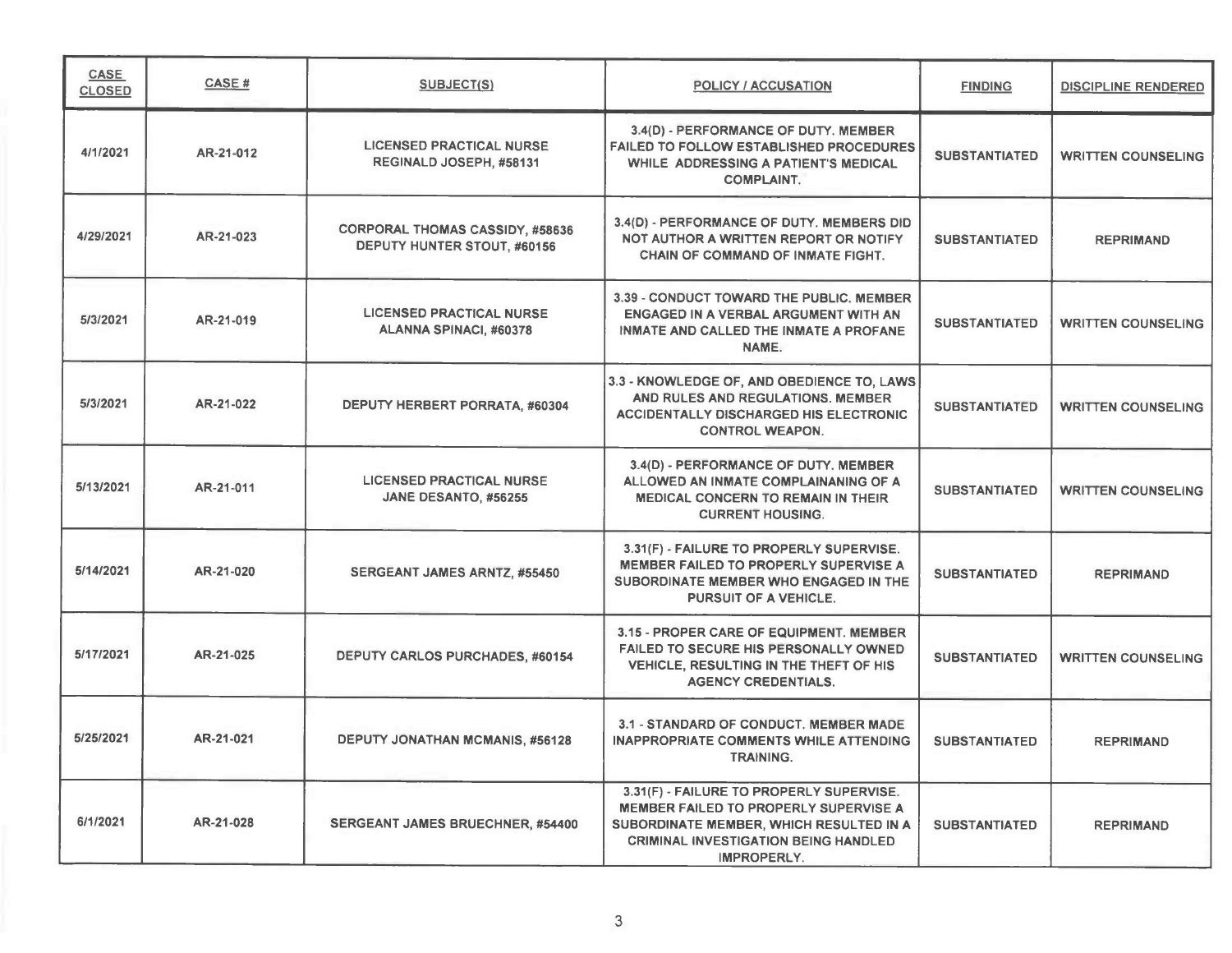| <b>CASE</b><br><b>CLOSED</b> | <b>CASE#</b> | <b>SUBJECT(S)</b>                                                      | <b>POLICY / ACCUSATION</b>                                                                                                                                                  | <b>FINDING</b>       | <b>DISCIPLINE RENDERED</b> |
|------------------------------|--------------|------------------------------------------------------------------------|-----------------------------------------------------------------------------------------------------------------------------------------------------------------------------|----------------------|----------------------------|
| 6/2/2021                     | AR-21-029    | JUVENILE ELECTRONIC MONITORING<br><b>SPECIALIST PAUL HICKS, #56223</b> | 3.4(D) - PERFORMANCE OF DUTY. MEMBER WAS<br>SARCASTIC AND DEFIANT TOWARD AN<br>ASSISTANT STATE ATTORNEY DURING TRIAL<br>PREPARATIONS.                                       | <b>SUBSTANTIATED</b> | <b>WRITTEN COUNSELING</b>  |
| 6/2/2021                     | AR-21-030    | <b>CORPORAL KEVIN FEY, #58326</b>                                      | 3.3 - KNOWLEDGE OF, AND OBEDIENCE TO, LAWS<br>AND RULES AND REGULATIONS. MEMBER<br><b>ACCIDENTALLY DISCHARGED HIS ELECTRONIC</b><br><b>CONTROL WEAPON.</b>                  | <b>SUBSTANTIATED</b> | <b>WRITTEN COUNSELING</b>  |
| 6/4/2021                     | AR-21-024    | <b>DEPUTY NICHOLAS VEGA, #59647</b>                                    | 3.15 - PROPER CARE OF EQUIPMENT, MEMBER<br>LEFT HIS AGENCY ISSUED RIFLE UNSECURED IN<br>THE PASSENGER COMPARTMENT OF HIS<br><b>VEHICLE, WHICH WAS UNLOCKED.</b>             | <b>SUBSTANTIATED</b> | <b>REPRIMAND</b>           |
| 6/8/2021                     | AR-21-027    | <b>PROBATION SUPERVISOR</b><br><b>DESIREE BRITT-ANDERSON, #57446</b>   | 3.4(D) - PERFORMANCE OF DUTY. MEMBER<br>FAILED TO TAKE FOLLOW-UP ACTION OR NOTIFY<br><b>HER SUPERVISION OF AN OVERSIGHT ERROR</b><br><b>DISCOVERED DURING A CASE AUDIT.</b> | <b>SUBSTANTIATED</b> | <b>REPRIMAND</b>           |
| 6/1/2021                     | AR-21-026    | <b>DEPUTY CLAY SAUNDERS, #55790</b>                                    | 3.19 - CARE, CUSTODY, AND CONTROL OF<br>PROPERTY / EVIDENCE. MEMBER FAILED TO<br><b>PROPERLY SUBMIT EVIDENCE COLLECTED</b><br>DURING A VEHICLE BURGLARY INVESTIGATION.      | <b>SUBSTANTIATED</b> | <b>WRITTEN COUNSELING</b>  |
| 6/21/2021                    | AR-21-031    | DEPUTY BRIAN BEELER, #59216                                            | 3.15 - PROPER CARE OF EQUIPMENT. MEMBER<br><b>LOST HIS AGENCY CREDENTIALS AND BUILDING</b><br><b>ACCESS CARD.</b>                                                           | <b>UNFOUNDED</b>     | N/A                        |
| 6/25/2021                    | AR-21-033    | DEPUTY CATHERINE FEDELE, #59038                                        | 3.3 - KNOWLEDGE OF, AND OBEDIENCE TO, LAWS<br>AND RULES AND REGULATIONS. MEMBER<br><b>ACCIDENTALLY DISCHARGED HER ELECTRONIC</b><br><b>CONTROL WEAPON.</b>                  | <b>SUBSTANTIATED</b> | <b>WRITTEN COUNSELING</b>  |
| 6/25/2021                    | AR-21-036    | DEPUTY STEPHANIE MANN, #56187                                          | 3.39 - CONDUCT TOWARD THE PUBLIC. MEMBER<br>BEGAN AN UNWANTED, PERSONAL<br><b>CONVERSATION WITH AN INMATE.</b>                                                              | <b>SUBSTANTIATED</b> | <b>REPRIMAND</b>           |
| 6/29/2021                    | AR-21-035    | <b>MEDICAL DIRECTOR KEVIN KYLE, #58893</b>                             | 3.1 - STANDARD OF CONDUCT. MEMBER WAS<br><b>RUDE AND CONDESCENDING TOWARD AN</b><br>APPLICANT.                                                                              | <b>SUBSTANTIATED</b> | <b>REPRIMAND</b>           |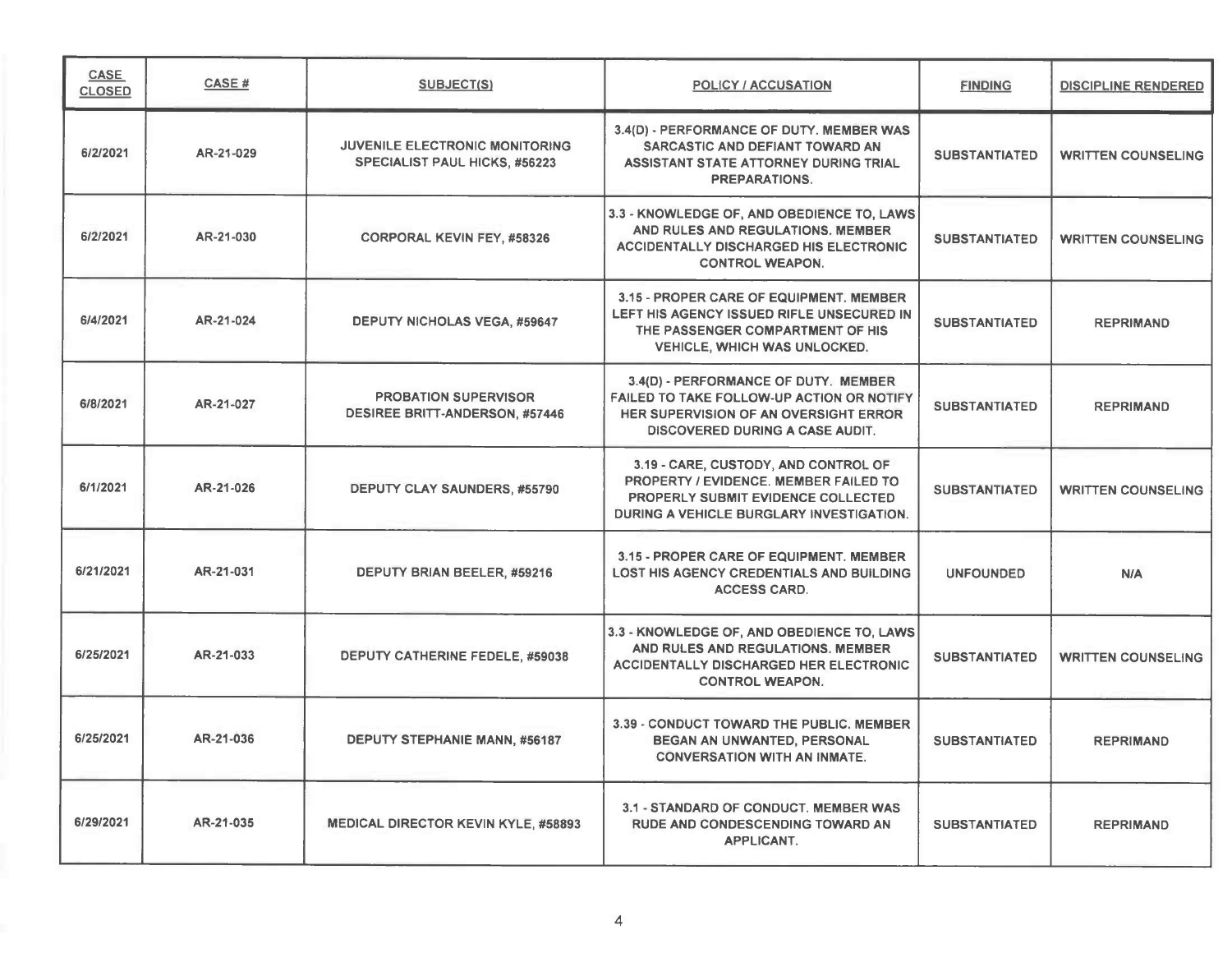| CASE<br><b>CLOSED</b> | CASE#     | <b>SUBJECT(S)</b>                                                                                                                                  | <b>POLICY / ACCUSATION</b>                                                                                                                                                                             | <b>FINDING</b>       | <b>DISCIPLINE RENDERED</b> |
|-----------------------|-----------|----------------------------------------------------------------------------------------------------------------------------------------------------|--------------------------------------------------------------------------------------------------------------------------------------------------------------------------------------------------------|----------------------|----------------------------|
| 7/7/2021              | AR-21-032 | <b>INMATE RECORDS SPECIALIST III</b><br><b>MARLIN RIVERA-PEREZ, #59262</b>                                                                         | 3.4(D) - PERFORMANCE OF DUTY. MEMBER<br><b>FAILED TO VERIFY A COURT ORDERED</b><br><b>CUSTODIAN WAS PRESENT PRIOR TO THE</b><br><b>RELEASE OF AN INMATE.</b>                                           | <b>SUBSTANTIATED</b> | <b>REPRIMAND</b>           |
| 7/12/2021             | AR-21-034 | LIEUTENANT THOMAS MONTGOMERY, #54581<br>LIEUTENANT WILLIAM BYRD, #54118<br>SERGEANT CHAD MCINTYRE, #56081<br><b>SERGEANT LONNIE REDMON, #56592</b> | 3.31(F) - FAILURE TO PROPERLY SUPERVISE.<br>MEMBERS TOOK NO SUPERVISORY ACTION TO<br>TERMINATE AN UNAUTHORIZED PURSUIT.                                                                                | <b>SUBSTANTIATED</b> | <b>REPRIMAND X4</b>        |
| 8/2/2021              | AR-21-038 | <b>CORPORAL SCOTT COLLINS, #55688</b>                                                                                                              | 3.4(D) - PERFORMANCE OF DUTY. MEMBER<br>ALLOWED A HANDCUFFED JUVENILE TO<br>TEMPORARILY ESCAPE FROM HIS CUSTODY.                                                                                       | <b>SUBSTANTIATED</b> | <b>REPRIMAND</b>           |
| 8/9/2021              | AR-21-037 | <b>INMATE RECORDS SPECIALIST III</b><br><b>KAREN KUNZ, #57593</b>                                                                                  | 3.4(D) - PERFORMANCE OF DUTY. MEMBER<br><b>FAILED TO TAKE ACTION ON A TELETYPE</b><br>RELEASING AN OUT OF STATE HOLD ON AN<br>INMATE. THE ERROR RESULTED IN A NINE AND A<br><b>HALF HOUR OVERSTAY.</b> | <b>SUBSTANTIATED</b> | <b>REPRIMAND</b>           |
| 8/9/2021              | AR-21-040 | <b>INMATE RECORDS SPECIALIST III</b><br><b>EDITH PATRICK, #58099</b>                                                                               | 3.4(D) - PERFORMANCE OF DUTY. MEMBER<br><b>INACCURATELY COMPLETED THE BOOKING</b><br><b>VERIFICATION PROCESS ON AN INMATE WHICH</b><br><b>RESULTED IN AN ERRONEOUS RELEASE.</b>                        | <b>SUBSTANTIATED</b> | <b>WRITTEN COUNSELING</b>  |
| 8/9/2021              | AR-21-045 | DEPUTY JACK SKIPPER, #59173                                                                                                                        | 3.3 - KNOWLEDGE OF, AND OBEDIENCE TO, LAWS<br>AND RULES AND REGULATIONS. MEMBER<br><b>ACCIDENTALLY DISCHARGED HIS ELECTRONIC</b><br><b>CONTROL WEAPON.</b>                                             | <b>SUBSTANTIATED</b> | <b>WRITTEN COUNSELING</b>  |
| 8/10/2021             | AR-21-041 | <b>INMATE RECORDS SPECIALIST III</b><br><b>ANTOINETTE GUGLIOTA, #54151</b>                                                                         | 3.4(D) - PERFORMANCE OF DUTY. MEMBER<br>FAILED TO RECOGNIZE AN INMATE HAD AN<br>ACTIVE PROBABLE CAUSE AFFIDAVIT FOR THEIR<br>ARREST, WHICH RESULTED IN AN ERRONEOUS<br><b>RELEASE.</b>                 | <b>SUBSTANTIATED</b> | <b>REPRIMAND</b>           |
| 8/10/2021             | AR-21-044 | <b>CLINICAL SUPERVISOR</b><br><b>VALERIE PHILLIPS, #58451</b>                                                                                      | 3.4(A) - PERFORMANCE OF DUTY. MEMBER<br><b>REFUSED TO ASSIST DETENTION AND</b><br><b>CORRECTIONS STAFF WITH THE BATHING OF AN</b><br>INMATE.                                                           | <b>SUBSTANTIATED</b> | <b>REPRIMAND</b>           |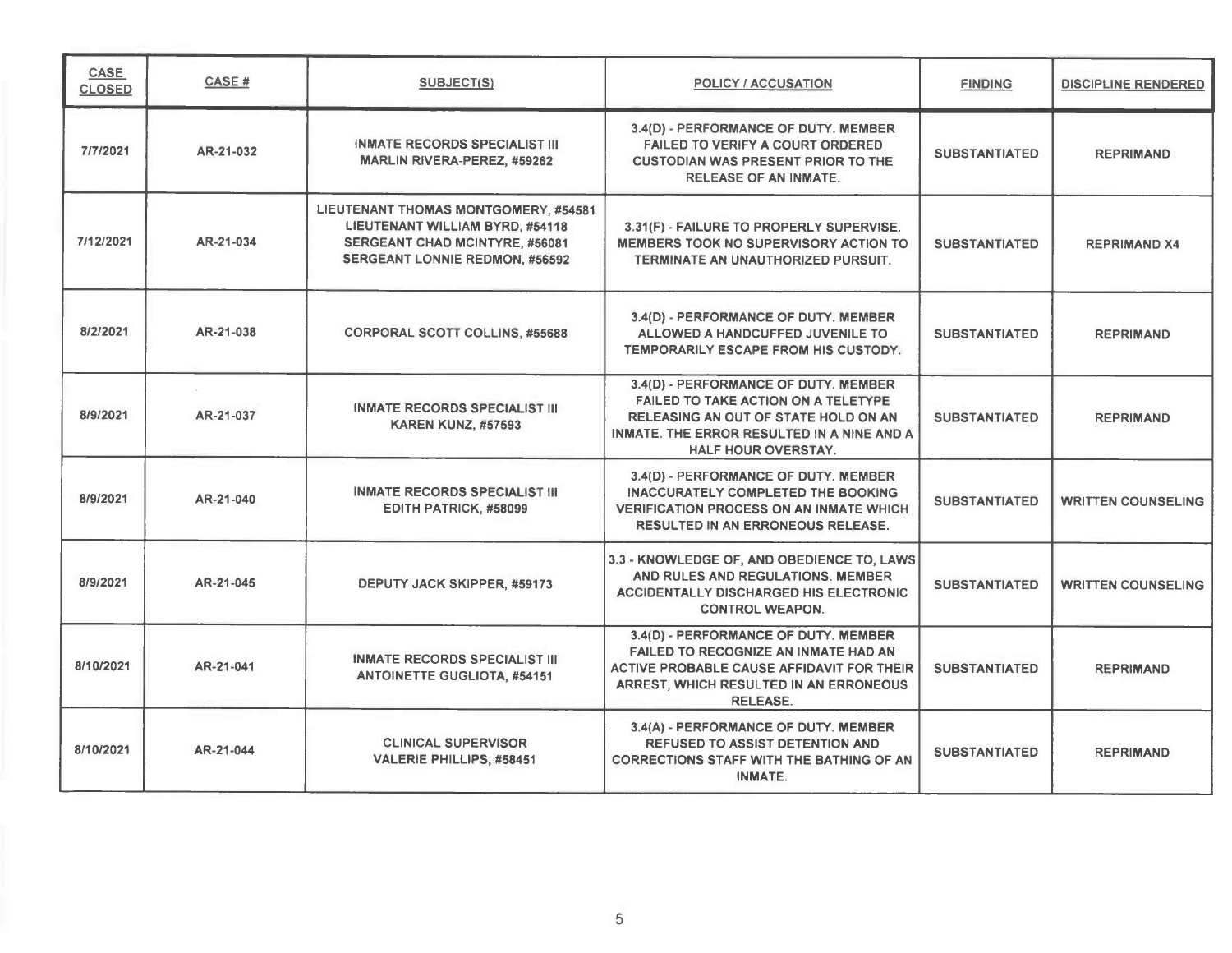| CASE<br><b>CLOSED</b> | CASE #    | <b>SUBJECT(S)</b>                                         | <b>POLICY / ACCUSATION</b>                                                                                                                                                                                                                            | <b>FINDING</b>       | <b>DISCIPLINE RENDERED</b> |
|-----------------------|-----------|-----------------------------------------------------------|-------------------------------------------------------------------------------------------------------------------------------------------------------------------------------------------------------------------------------------------------------|----------------------|----------------------------|
| 8/12/2021             | AR-21-042 | <b>SERGEANT JOHN WAUGH, #55220</b>                        | 3.4(D) - PERFORMANCE OF DUTY. MEMBER<br><b>IMPROPERLY DIRECTED A SUBORDINATE TO</b><br><b>REFER CRIMINAL CHARGES TO THE STATE</b><br>ATTORNEY'S OFFICE IN LIEU OF A PHYSICAL<br>ARREST, AFTER PROBABLE CAUSE HAD BEEN<br>DEVELOPED FOR CHILD NEGLECT. | <b>SUBSTANTIATED</b> | <b>REPRIMAND</b>           |
| 8/27/2021             | AR-21-047 | DEPUTY LEVI BLAKE, #59881                                 | 3.4(D) - PERFORMANCE OF DUTY. MEMBER<br><b>FAILED TO APPEAR FOR A VIDEO DEPOSITION</b><br>FOR WHICH HE WAS SUBPOENAED TO ATTEND.<br>ADDITIONALLY, MEMBER AUTHORED SIX<br><b>REPORTS WHICH CONTAINED CRITICAL ERRORS.</b>                              | <b>SUBSTANTIATED</b> | <b>WRITTEN COUNSELING</b>  |
| 8/27/2021             | AR-21-043 | LIEUTENANT RYAN BUCKLEY, #54125                           | 3.4(D) - PERFORMANCE OF DUTY. MEMBER<br>FAILED TO ADEQUATELY STAFF HIS SHIFT<br>DURING A HOLIDAY WEEKEND.                                                                                                                                             | <b>SUBSTANTIATED</b> | <b>REPRIMAND</b>           |
| 9/10/2021             | AR-21-039 | <b>SERGEANT AARON BELCHER, #57109</b>                     | 3.15 - PROPER CARE OF EQUIPMENT. MEMBER'S<br>AGENCY CREDENTIALS WERE EITHER LOST OR<br>STOLEN.                                                                                                                                                        | <b>SUBSTANTIATED</b> | <b>WRITTEN COUNSELING</b>  |
| 9/13/2021             | AR-21-048 | <b>FORENSIC SCIENCE SPECIALIST</b><br>LINDA SCIRE, #52760 | 3.19 - CARE, CUSTODY, AND CONTROL OF<br>PROPERTY / EVIDENCE. MEMBER LOST AN ITEM<br>OF EVIDENCE WHICH WAS PART OF A CRIMINAL<br><b>INVESTIGATION.</b>                                                                                                 | <b>SUBSTANTIATED</b> | <b>WRITTEN COUNSELING</b>  |
| 10/4/2021             | AR-21-049 | DEPUTY JASON ELLIS, #57430                                | 3.4(D) - PERFORMANCE OF DUTY. MEMBER.<br><b>FAILED TO USE APPROPRIATE OFFICER SAFETY</b><br>TACTICS WHEN DEALING WITH AN AGGRESSIVE<br>AND UNCOOPERATIVE SUSPECT.                                                                                     | <b>SUBSTANTIATED</b> | <b>WRITTEN COUNSELING</b>  |
| 10/4/2021             | AR-21-050 | DEPUTY JONATHAN JOYNER, #56971                            | 3.32 - ABUSE OF SICK TIME, MEMBER CALLED<br>OUT SICK AFTER A REQUEST TO UTILIZE<br><b>VACATION TIME WAS DENIED.</b>                                                                                                                                   | <b>SUBSTANTIATED</b> | <b>REPRIMAND</b>           |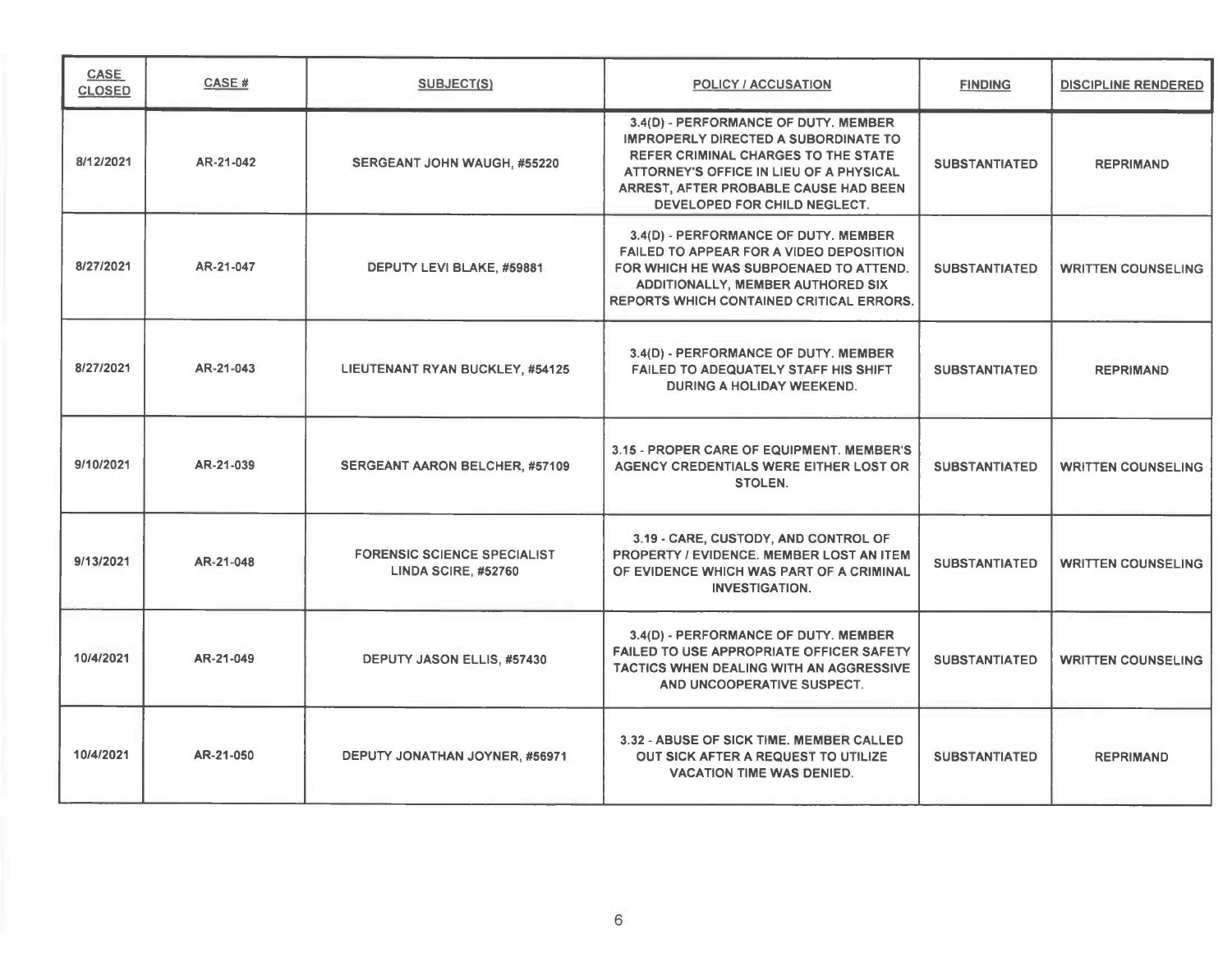| <b>CASE</b><br><b>CLOSED</b> | <b>CASE#</b> | SUBJECT(S)                                                           | <b>POLICY / ACCUSATION</b>                                                                                                                                                                                                                                                                            | <b>FINDING</b>       | <b>DISCIPLINE RENDERED</b>                  |
|------------------------------|--------------|----------------------------------------------------------------------|-------------------------------------------------------------------------------------------------------------------------------------------------------------------------------------------------------------------------------------------------------------------------------------------------------|----------------------|---------------------------------------------|
| 10/19/2021                   | AR-21-053    | <b>INMATE RECORDS SPECIALIST III</b><br>MARLIN RIVERA-PEREZ, #59262  | 3.32 - ABUSE OF SICK TIME. MEMBER CALLED<br>OUT SICK AND LATER ADMITTED HER ABSENCE.<br>WAS NOT DUE TO AN ILLNESS.                                                                                                                                                                                    | <b>SUBSTANTIATED</b> | <b>REPRIMAND</b>                            |
| 10/21/2021                   | AR-21-052    | <b>DEPUTY KEVIN PHILLIPS, #55835</b>                                 | 3.4(D) - PERFORMANCE OF DUTY. WHILE<br><b>WORKING IN THE PINELLAS COUNTY JAIL,</b><br>MEMBER LEFT AN ACCESS CONTROL PANEL<br>DOOR OPEN AND UNATTENDED WITH THE KEY<br><b>INSERTED, WHILE INMATE WORKERS WERE</b><br>PRESENT AND UNSECURED.                                                            | <b>SUBSTANTIATED</b> | <b>REPRIMAND</b>                            |
| 10/22/2021                   | AR-21-054    | <b>DEPUTY NICHOLAS ARLINGTON, #59576</b><br>DEPUTY REID BACK, #59428 | 3.4(D) - PERFORMANCE OF DUTY. MEMBERS<br>FAILED TO CONDUCT A PROPER AND THOROUGH<br><b>INVESTIGATION CONCERNING A STOLEN GOLF</b><br>CART, WHERE SUSPECTS WERE STILL ON<br><b>SCENE. MEMBERS FAILED TO DETAIN AND</b><br><b>IDENTIFY THE SUSPECTS.</b>                                                | <b>SUBSTANTIATED</b> | <b>WRITTEN COUNSELING</b><br>X <sub>2</sub> |
| 10/28/2021                   | AR-21-051    | DEPUTY ASHLEY CHILTON, #58178                                        | 3.15 - PROPER CARE OF EQUIPMENT. MEMBER'S<br><b>AGENCY CREDENTIALS WERE STOLEN FROM HER</b><br>UNLOCKED PERSONAL VEHICLE.                                                                                                                                                                             | <b>SUBSTANTIATED</b> | <b>WRITTEN COUNSELING</b>                   |
| 11/1/2021                    | AR-21-057    | DEPUTY MICHAEL KRLIN, #58068<br>DEPUTY RYAN SKALKO, #58679           | 3.4(D) - PERFORMANCE OF DUTY. MEMBERS<br>ALLOWED A SUSPECT TO CONTROL AN<br><b>INVESTIGATION AND FAILED TO TAKE</b><br>APPROPRIATE ACTION. THIS RESULTED IN THE<br><b>SUSPECT ENTERING HIS BACKPACK SEVERAL</b><br>TIMES WHICH WAS LATER DISCOVERED TO<br><b>CONTAIN ILLEGAL DRUGS AND A FIREARM.</b> | <b>SUBSTANTIATED</b> | <b>WRITTEN COUNSELING</b><br>X <sub>2</sub> |
| 11/12/2021                   | AR-21-056    | DEPUTY MELISSA SCHMIDT, #59524                                       | 3.40 - ASSOCIATING WITH MARRIED MEMBERS.<br><b>MEMBER ENGAGED IN AN INTIMATE</b><br><b>RELATIONSHIP WITH A MARRIED MEMBER.</b>                                                                                                                                                                        | <b>SUBSTANTIATED</b> | <b>REPRIMAND</b>                            |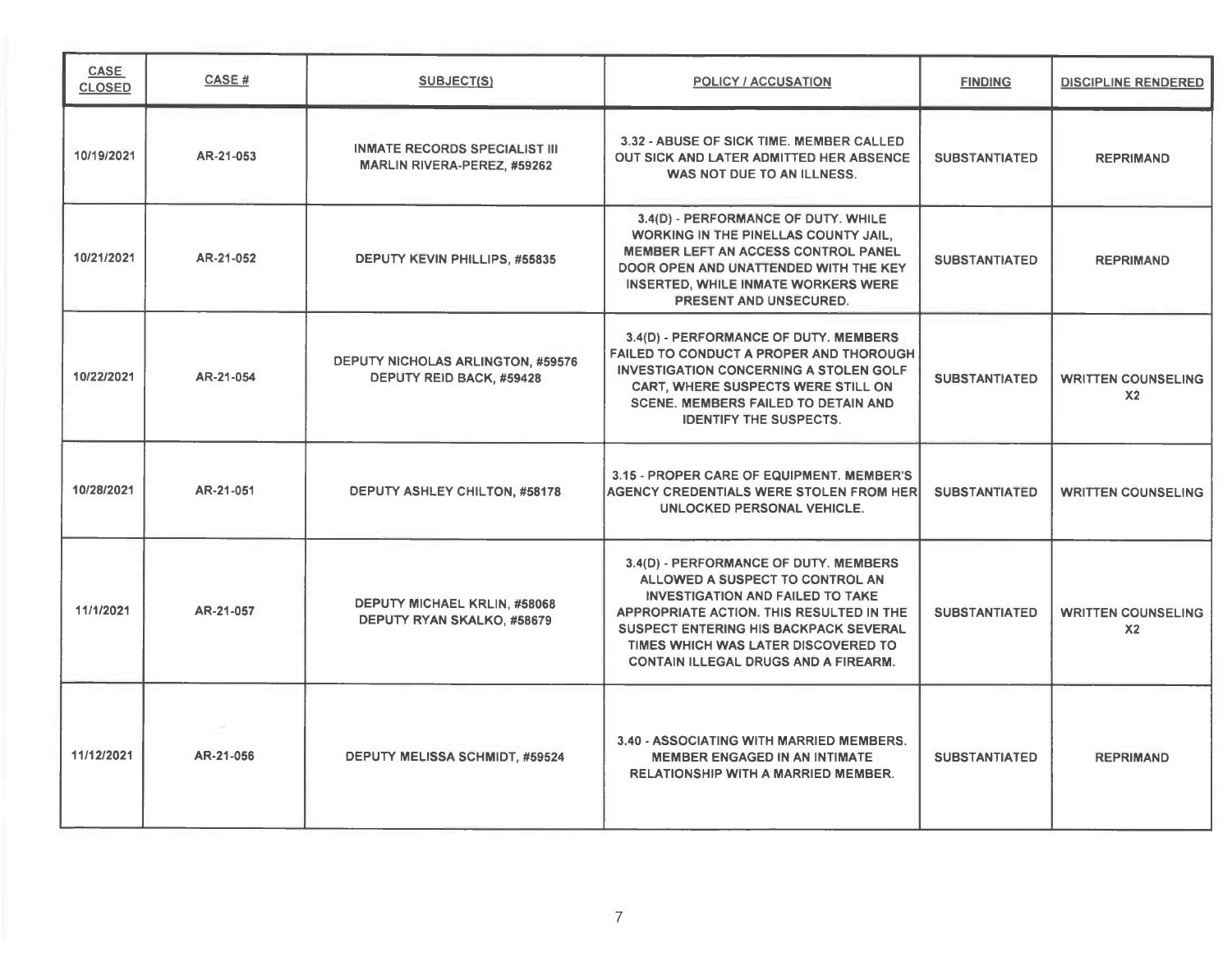| <b>CASE</b><br><b>CLOSED</b> | <b>CASE#</b> | <b>SUBJECT(S)</b>                                                  | POLICY / ACCUSATION                                                                                                                                                                                                                                                                                                                                                        | <b>FINDING</b>       | <b>DISCIPLINE RENDERED</b> |
|------------------------------|--------------|--------------------------------------------------------------------|----------------------------------------------------------------------------------------------------------------------------------------------------------------------------------------------------------------------------------------------------------------------------------------------------------------------------------------------------------------------------|----------------------|----------------------------|
| 11/9/2021                    | AR-21-058    | <b>SERGEANT EUGENE PANICCIA III, #56399</b>                        | 3.4(D) - PERFORMANCE OF DUTY. OVER SEVERAL<br>INCIDENTS, MEMBER HAS DEMONSTRATED<br>DEFICIENCIES IN LEADERSHIP, DECISION<br>MAKING, CONFIDENCE AND ACCOUNTABILITY AS<br>REQUIRED FOR THE EFFECTIVE SUPERVISION OF<br><b>HIS SQUAD.</b>                                                                                                                                     | <b>SUBSTANTIATED</b> | <b>WRITTEN COUNSELING</b>  |
| 11/15/2021                   | AR-21-060    | SERGEANT DAVID SIVIK, #57517                                       | 3.5 - CONDUCT TOWARD SUPERIOR AND<br>SUBORDINATE OFFICERS AND ASSOCIATES.<br><b>MEMBER ENGAGED IN UNPROFESSIONAL</b><br>CONDUCT TOWARD A FEMALE MEMBER, WHICH<br>THE MEMBER PERCEIVED AS INAPROPRIATE.                                                                                                                                                                     | <b>SUBSTANTIATED</b> | <b>REPRIMAND</b>           |
| 11/17/2021                   | AR-21-059    | <b>DEPUTY CONNOR BRENNAN, #60492</b>                               | 3.15 - PROPER CARE OF EQUIPMENT, WHILE<br><b>TRANSFERRING HIS EQUIPMENT TO HIS FIELD</b><br>TRAINING OFFICER'S VEHICLE, MEMBER LEFT HIS<br>AR-15 RIFLE, MAGAZINES, AMMUNITION AND<br>OPTIC IN THE PARKING LOT OF THE PROPERTY<br>AND EVIDENCE DIVISION. MEMBER REALIZED THE<br>ERROR ONE AND A HALF HOURS LATER AND ALL<br><b>ITEMS WERE RECOVERED.</b>                    | <b>SUBSTANTIATED</b> | <b>REPRIMAND</b>           |
| 11/18/2021                   | AR-21-055    | <b>CASE ASSIGNMENT TECHNICIAN</b><br><b>LESLIE JOHNSON, #58822</b> | 3.4(D) - PERFORMANCE OF DUTY. MEMBER HAS<br><b>EXHIBITED NUMEROUS DEFICIENCIES IN THE</b><br>PERFORMANCE OF HER DUTIES.                                                                                                                                                                                                                                                    | <b>SUBSTANTIATED</b> | <b>REPRIMAND</b>           |
| 11/19/2021                   | AR-21-061    | DEPUTY JEFFREY CELEMENT, #54573                                    | 3.5 - CONDUCT TOWARD SUPERIOR AND<br>SUBORDINATE OFFICERS AND ASSOCIATES.<br><b>MEMBER RESPONDED TO A DOMESTIC VIOLENCE</b><br>CALL FOR SERVICE AFTER RECEIVING A PHONE<br>CALL FROM ONE OF THE PARTIES INVOLVED.<br>WHO WAS A PERSONAL FRIEND. MEMBER LATER<br>REFUSED TO LEAVE THE LOCATION AFTER BEING<br>DIRECTED TO DO SO BY THE FIRST SUPERVISOR<br><b>ON SCENE.</b> | <b>SUBSTANTIATED</b> | <b>REPRIMAND</b>           |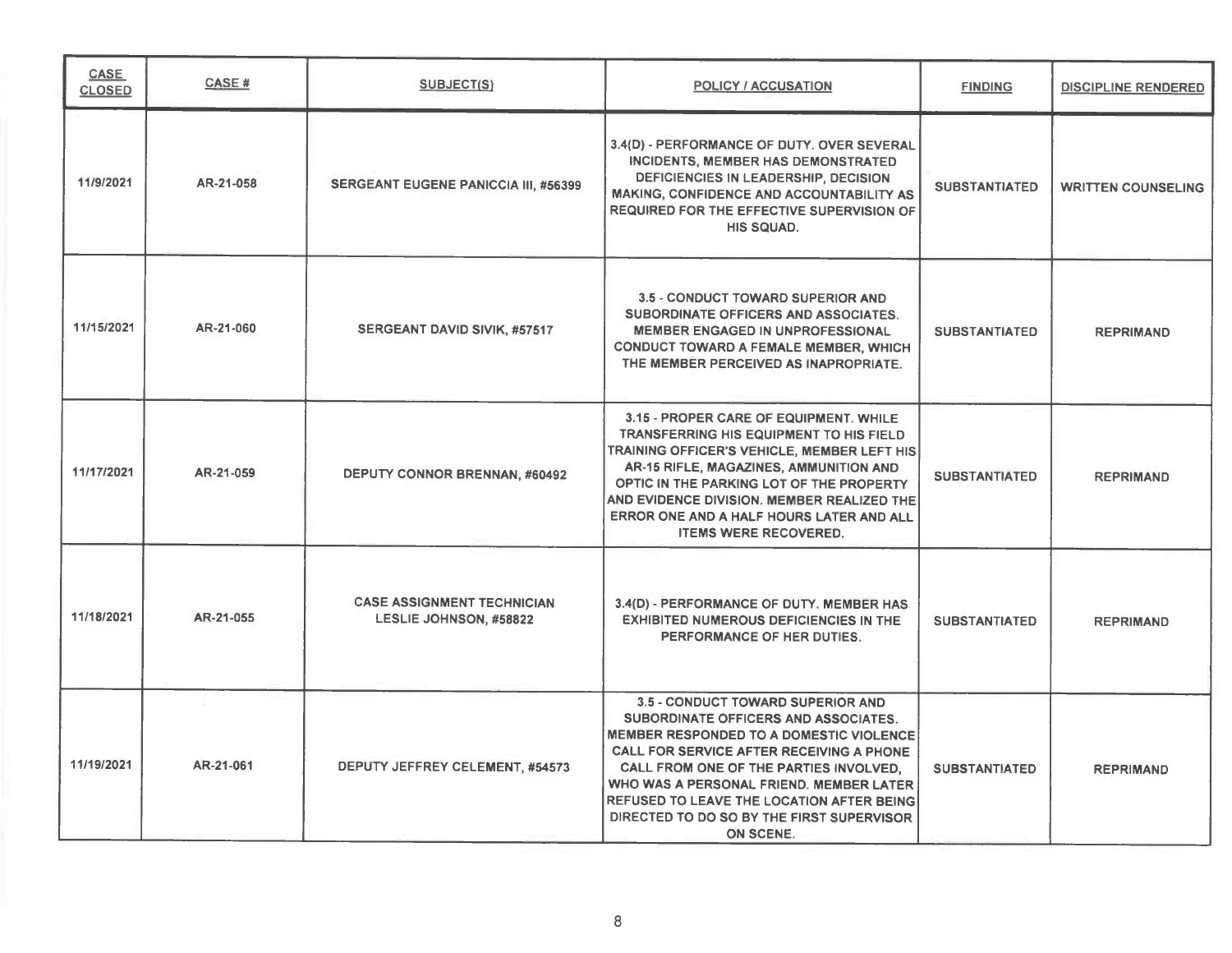| <b>CASE</b><br><b>CLOSED</b> | <b>CASE#</b> | <b>SUBJECT(S)</b>                       | <b>POLICY / ACCUSATION</b>                                                                                                                                                                                                                                                                                                                    | <b>FINDING</b>       | <b>DISCIPLINE RENDERED</b> |
|------------------------------|--------------|-----------------------------------------|-----------------------------------------------------------------------------------------------------------------------------------------------------------------------------------------------------------------------------------------------------------------------------------------------------------------------------------------------|----------------------|----------------------------|
| 11/19/2021                   | AR-21-063    | DEPUTY BRADLEY BYERS, #53784            | 3.3 - KNOWLEDGE OF, AND OBEDIENCE TO, LAWS<br>AND RULES AND REGULATIONS. WHILE AT THE<br>K9 COMPOUND, MEMBER FAILED TO MAINTAIN<br><b>CONTROL OF HIS K9 PARTNER WHILE OFF LEAD.</b><br>WHICH LED TO THE K9 ROAMING ONTO THE<br>FIRING LINE OF THE AGENCY RANGE AND BITING<br>AN AGENCY MEMBER ON THE WRIST.                                   | <b>SUBSTANTIATED</b> | <b>WRITTEN COUNSELING</b>  |
| 11/30/2021                   | AR-21-062    | DEPUTY FRANCISCO ZAPATA - ROLON, #60324 | 3.4(D) - PERFORMANCE OF DUTY. MEMBER<br><b>FAILED TO INVESTIGATE AND THOROUGHLY</b><br>DOCUMENT A CALL FOR SERVICE RELATED TO A<br>DOMESTIC BATTERY, MEMBER LATER FAILED TO<br><b>CONDUCT FOLLOW-UP AS DIRECTED BY HIS</b><br><b>SUPERVISION.</b>                                                                                             | <b>SUBSTANTIATED</b> | <b>REPRIMAND</b>           |
| 12/7/2021                    | AR-21-046    | DEPUTY PETER PAPAS, #60325              | 3.4(D) - PERFORMANCE OF DUTY. MEMBER<br><b>FAILED TO COMPLETE A REPORT REGARDING A</b><br><b>CALL FOR SERVICE RELATED TO AN ALLEGATION</b><br>OF LEWD & LASCIVIOUS CONDUCT IN THE<br>PRESSENCE OF A CHILD.                                                                                                                                    | <b>SUBSTANTIATED</b> | <b>REPRIMAND</b>           |
| 12/7/2021                    | AR-21-064    | DEPUTY JAYSON YOUNG, #58306             | <b>3.5- CONDUCT TOWARD SUPERIOR AND</b><br><b>SUBORDINATE OFFICERS AND ASSOCIATES &amp;</b><br>3.41 - USE OF TOBACCO PRODUCTS, MEMBER<br>WAS LESS THAN CANDID WITH SUPERVISION<br><b>REGARDING HIS OFF DUTY CONTACT WITH LAW</b><br><b>ENFORCEMENT . ADDITIONALLY, MEMBER WAS</b><br><b>OBSERVED USING TOBACCO PRODUCTS WHILE</b><br>ON DUTY. | <b>SUBSTANTIATED</b> | <b>REPRIMAND X2</b>        |
| 12/20/2021                   | AR-21-066    | DEPUTY JESSICA HUGHEY, #58602           | 3.4(D) - PERFORMANCE OF DUTY. MEMBER<br><b>FAILED TO CONDUCT A THOROUGH PRE-</b><br><b>EMPLOYMENT BACKGROUND INVESTIGATION ON</b><br>AN APPLICANT.                                                                                                                                                                                            | <b>SUBSTANTIATED</b> | <b>WRITTEN COUNSELING</b>  |